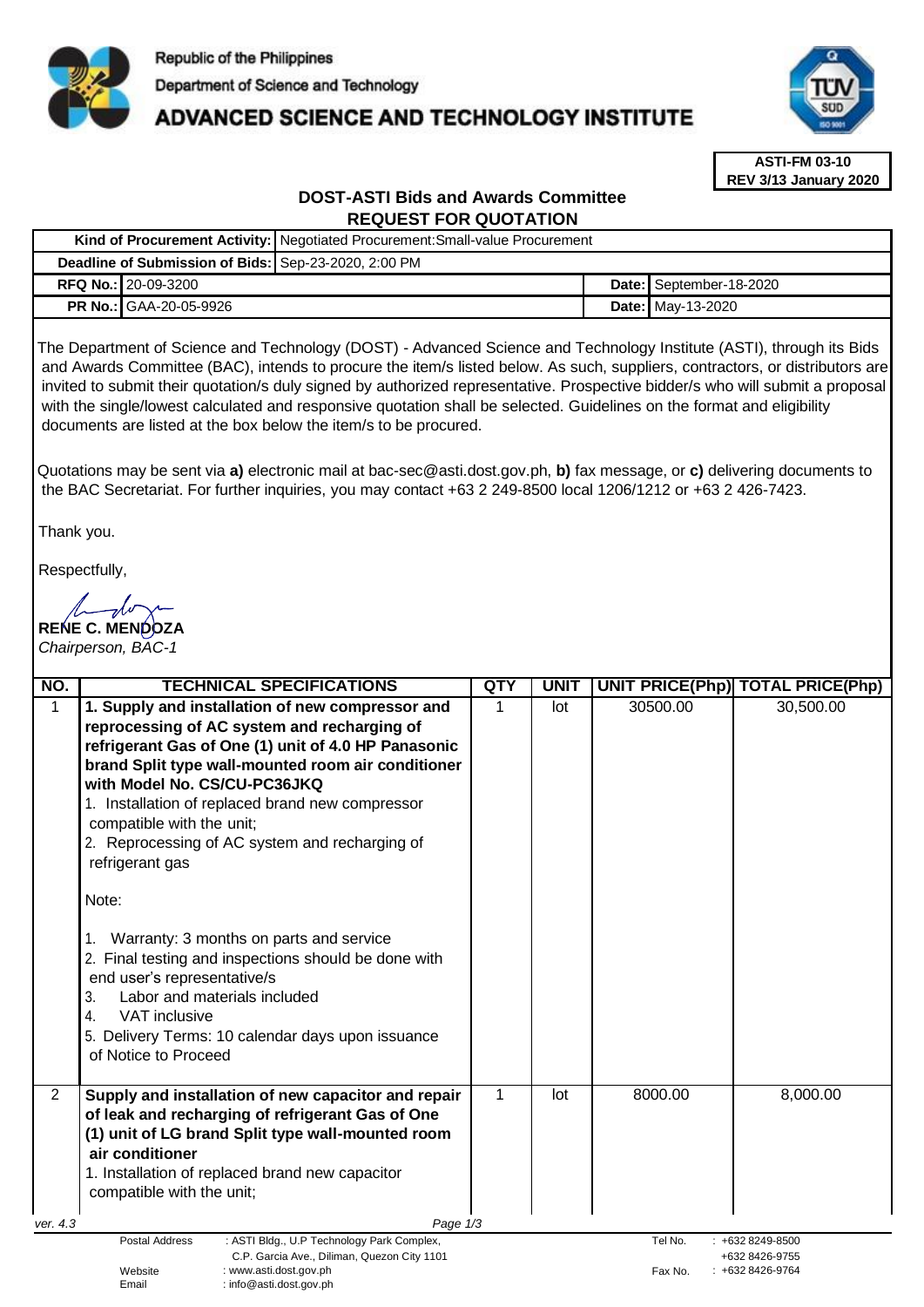|   | 2. Repair of leak and recharging of refrigerant gas                                                                                                                                                                                                                                                                                                                                                                                                                                                                                                                                                                                        |              |     |          |               |  |  |
|---|--------------------------------------------------------------------------------------------------------------------------------------------------------------------------------------------------------------------------------------------------------------------------------------------------------------------------------------------------------------------------------------------------------------------------------------------------------------------------------------------------------------------------------------------------------------------------------------------------------------------------------------------|--------------|-----|----------|---------------|--|--|
|   | Note:                                                                                                                                                                                                                                                                                                                                                                                                                                                                                                                                                                                                                                      |              |     |          |               |  |  |
|   | Warranty: 3 months on parts and service<br>1.<br>2. Final testing and inspections should be done with<br>end user's representative/s<br>Labor and materials included<br>3.<br>VAT inclusive<br>4.<br>5. Delivery Terms: 10 calendar days upon issuance<br>of Notice to Proceed                                                                                                                                                                                                                                                                                                                                                             |              |     |          |               |  |  |
| 3 | Supply and installation of new compressor motor<br>and reprocessing of AC system and recharging of<br>refrigerant Gas of One (1) unit of LG brand Split<br>type wall-mounted room air conditioner<br>1. 1Installation of replaced brand new compressor<br>compatible with the unit;<br>2. Reprocessing of AC system and recharging of<br>refrigerant gas<br>Note:<br>1, Warranty: 3 months on parts and service<br>2. Final testing and inspections should be done with<br>end user's representative/s<br>3. Labor and materials included<br>4. VAT inclusive<br>5. Delivery Terms: 10 calendar days upon issuance of<br>Notice to Proceed | $\mathbf{1}$ | lot | 15000.00 | 15,000.00     |  |  |
| 4 | Repair, rewinding, and rebearing of one (1) unit of<br>LG Split type air conditioner<br>1. Rewinding and rebearing of Condensing Fan Motor;<br>2. Repair leak and recharging of refrigerant gas<br>Note:<br>1. Warranty: 3 months on parts and service<br>2. Final testing and inspections should be done with<br>end user's representative/s<br>3. Labor and materials included<br>4. VAT inclusive<br>5. Delivery Terms: 10 calendar days upon issuance of<br>Notice to Proceed                                                                                                                                                          | 1            | lot | 7500.00  | 7,500.00      |  |  |
|   | TOTAL APPROVED BUDGET FOR THE CONTRACT:                                                                                                                                                                                                                                                                                                                                                                                                                                                                                                                                                                                                    |              |     |          | Php 61,000.00 |  |  |
|   | <b>GUIDELINES</b>                                                                                                                                                                                                                                                                                                                                                                                                                                                                                                                                                                                                                          |              |     |          |               |  |  |
|   |                                                                                                                                                                                                                                                                                                                                                                                                                                                                                                                                                                                                                                            |              |     |          |               |  |  |

#### **A. Submission of Quotations**

1. Quotation/s shall include the Request for Quotation and/or the Purchase Request Number as state above;

- 2. Pictures or brand/model names or numbers, if applicable, should be specified in the quotation/s; and
- 3. Quotation/s must be signed by the company's duly authorized representative.

#### **B. Eligibiliy Requirements**

Pursuant to Annex "H" or Consolidated Guidelines for the Alternative Methods of Procurement of the 2016 Implementing Rules and Regulations (IRR) of Republic Act (RA) No. 9184, as amended by Government Procurement Policy Board Resolution No. 21-2017 dated 30 May 2017, the following documents shall be submitted except for Repeat Order, Shopping under Section 52.1(a), and Negotiated Procurement under Sections 53.1 (Two-Failed Biddings), and 53.5 (Agency-to-Agency):